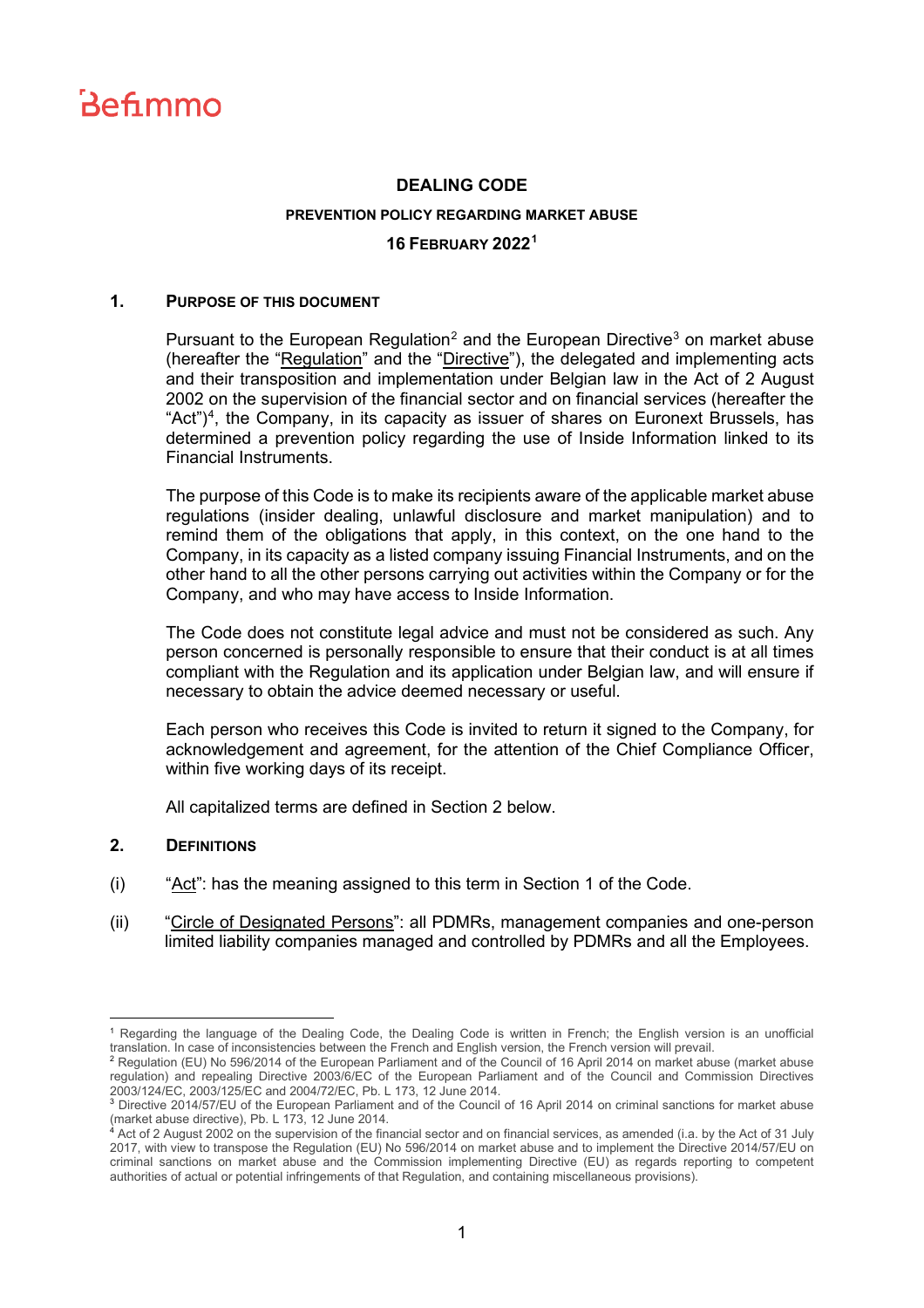# **Befimmo**

# (iii) "Closed Period"

- (a) the period of thirty calendar days immediately preceding the publication date of the annual results;
- (b) the period of thirty calendar days immediately preceding the publication date of the half-year results; and
- (c) the period of fifteen calendar days immediately preceding the publication date of the quarterly results;

or any longer period, as agreed upon by the MAR Committee and notified to the members of the Circle of Designated Persons; in each case in addition to the trading day on which the publication of results occurs.

- (iv) "Code": this document containing the policy of the Company regarding the prevention of market abuse.
- (v) "Company": Befimmo SA.
- (vi) "Chief Compliance Officer": the person appointed, in the framework of this Code, by the board of directors of the Company to ensure compliance with the procedures put in place by the Company regarding the prevention of market abuse, whose contact details, for the purpose of any notification or authorization required under this Code, are set forth in Annex 1 to this Code.
- (vii) "Directive" : has the meaning assigned to this term in Section 1 of the Code.
- (viii) "Discretionary Trading Mandate": a discretionary trading mandate given to an intermediary on the basis of which it conducts transactions in securities autonomously from the principal.
- (ix) "Employee": any person other than a PDMR who is (i) an employee of the Company under an employment contract or (ii) an individual who carries out activities for the Company, outside any employment contract, for example as independent consultant, which gives him/her regular access to information regarding the Company.
- (x) "Financial Instruments" all financial instruments included in Annex 2 issued, or related to instruments issued by the Company.
- (xi) "FSMA": the Belgian Financial Services and Markets Authority.
- (xii) "Infringement" : infringement of the dispositions of the present Code, as well as, more generally, each infringement of the rules whose compliance is monitored by the FSMA pursuant to article 45 of the Act.
- (xiii) "Inside Information": information of a precise nature which has not been made public, relating, directly or indirectly, to the Company or to one or more Financial Instruments, and which, if it were made public, would be likely to have a significant effect on the prices of those Financial Instruments.

Information shall be deemed to be of a precise nature if it indicates a set of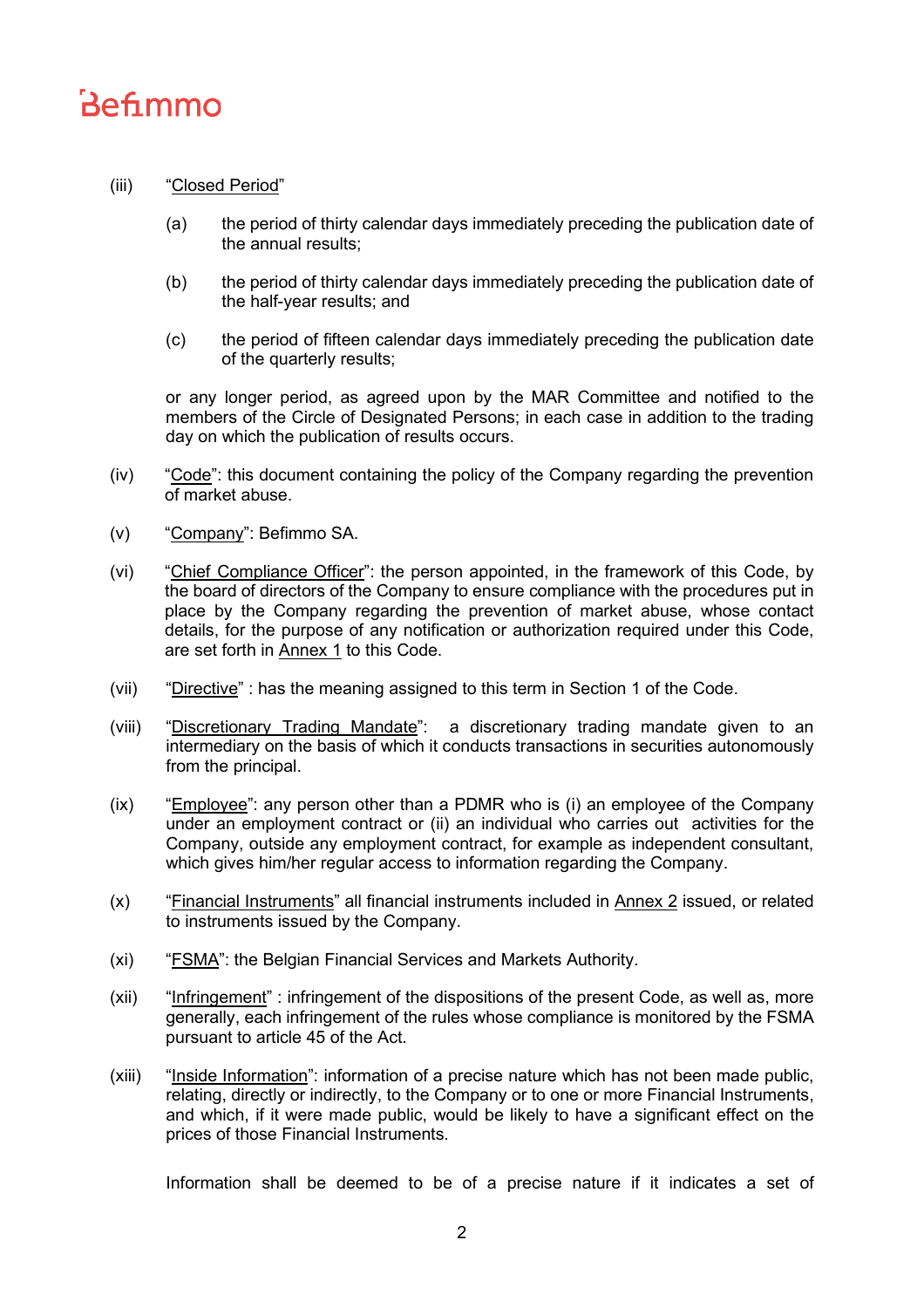

circumstances which exists or which may reasonably be expected to come into existence, or an event which has occurred or which may reasonably be expected to occur, where it is specific enough to enable a conclusion to be drawn as to the possible effect of that set of circumstances or event on the prices of the Financial Instruments.

Information which, if it were made public, would be likely to have a significant effect on the prices of Financial Instruments, shall mean information a reasonable investor would be likely to use as part of the basis of his/her investment decisions.

- (xiv) "Insider": each person who is in possession of Inside Information. If the person in question is a legal person, the notion will extend to natural persons who take part in the decision-making, on behalf of such legal person.
- (xv) "MAR committee": the committee comprised of the Chief Executive Officer, the Chief Financial Officer, the Chief Operating Officer, the Chief Compliance Officer and any other Employee designated by the Company.
- (xvi) "Notifiable Transactions": any transaction conducted by a PDMR or a Person Closely Associated for their own account and relating to Financial Instruments, including the transactions set forth in Annex 3 to this Code.
- (xvii) "Notification": the notification of an Infringement by a person in accordance with the [Whistleblowing Policy.](https://www.befimmo.be/sites/default/files/gbl_quicklinks/2022.02.16_whistleblowing_policy_eng_final.pdf)
- (xviii) "PDMR": any person within the Company who is :
	- (a) a member of the administrative, management or supervisory body of the Company ; or
	- (b) a senior executive who is not a member of the bodies referred to in point (a), who has regular access to Inside Information relating directly or indirectly to the Company and power to take managerial decisions affecting the future developments and business prospects of the Company.
- (xix) "Person Closely Associated":
	- (a) a spouse, or a legal cohabitant of a PDMR; a dependent child of a PDMR;
	- (b) a relative of a PDMR who has shared the same household for at least one year on the date of the transaction concerned; or
	- (c) a legal person, trust or partnership, the managerial responsibilities of which are discharged by a PDMR or by a person referred to in point (a), (b) or (c), (i) which is directly or indirectly controlled by such a person, (ii) which is set up for the benefit of such a person, or (iii) the economic interests of which are substantially equivalent to those of such a person;
- (xx) "Prohibited Period": the period during which the Company and/or certain PDMRs or Employees are in possession of Inside Information, as announced by the Chief Compliance Officer.
- (xxi) "Regulation": has the meaning assigned to this term in Section 1 of the Code.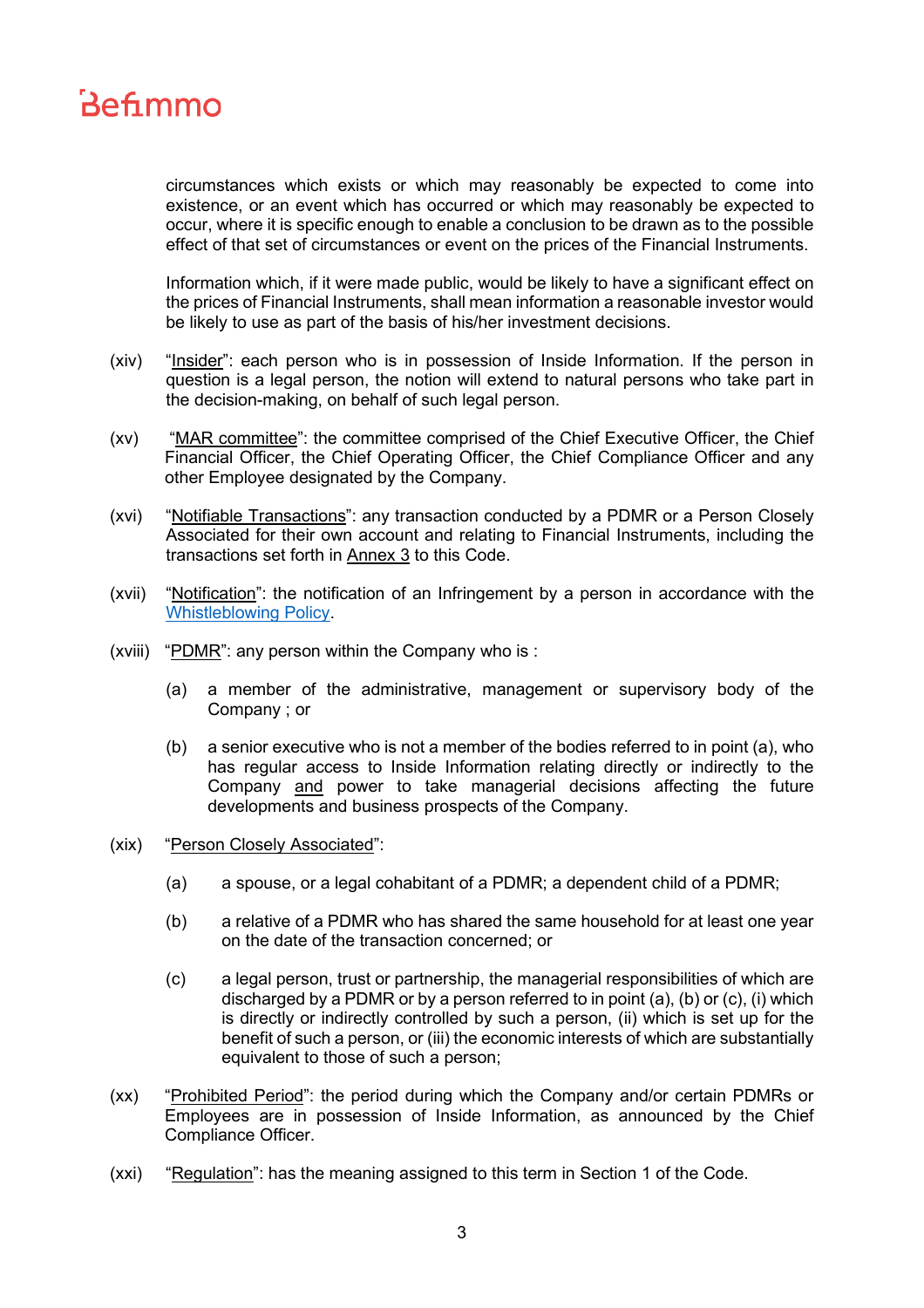# Befimmo

- (xxii) "Whistleblower": a person who makes a Notification in accordance with the internal [Whistleblowing Policy.](https://www.befimmo.be/sites/default/files/gbl_quicklinks/2022.02.16_whistleblowing_policy_eng_final.pdf)
- (xxiii) ["Whistleblowing Policy"](https://www.befimmo.be/sites/default/files/gbl_quicklinks/2022.02.16_whistleblowing_policy_eng_final.pdf): internal procedure for the Notification of Infringements, drawn up to comply at least with the provisions of Directive (EU) 2019/1937 of the European Parliament and of the Council of 23 October 2019 on the protection of persons who report breaches of Union law.

### **3. PROHIBITIONS**

- 3.1 *Prohibitions of securities dealings and disclosure*. At no time may an Insider:
	- (a) for its own account or for the account of a third party, directly or indirectly, acquire or dispose of Financial Instruments to which the Inside Information relates;
	- (b) cancel or amend an order relating to Financial Instruments, to which the Inside Information relates, when the order was placed before the person held the Inside Information ;
	- (c) recommend or induce, on the basis of Inside Information, another person to acquire or dispose of Financial Instruments, to which the Inside Information relates;
	- (d) recommend or induce, on the basis of Inside Information, another person to cancel or amend an order concerning a Financial Instrument, to which the Inside Information relates; and
	- (e) disclose Inside Information to any other person, unless (i) such disclosure is made in the normal course of the exercise of his/her employment, profession or duties; (ii) the recipient of the information owes a duty of confidentiality, regardless of whether such duty is based on a law, regulations, articles of association, or on a contract; and (iii) such disclosure is limited to a "*need to know*" basis.
- 3.2 *Closed Period*. In addition to the prohibitions provided under Section 3.1, the members of the Circle of Designated Persons may not conduct any transactions relating to Financial Instruments, for their own account or for the account of a third party, directly or indirectly, during a Closed Period, except as set forth in Section 3.7.
- 3.3 *Prohibited Period*. The PDMRs and the Insiders may not conduct any transactions relating to Financial Instruments for their own account or for the account of a third party, directly or indirectly, during a Prohibited Period.
- 3.4 *Discretionary Trading Mandates*. The prohibitions referred to in Sections 3.1(a), 3.1(b) and 3.3 do not apply to transactions effected pursuant a Discretionary Trading Mandate.

# 3.5 *Clearance*.

(a) The PDMRs may not conduct any transactions relating to Financial instruments, except for transactions conducted as set forth in Section 3.4 of the Code,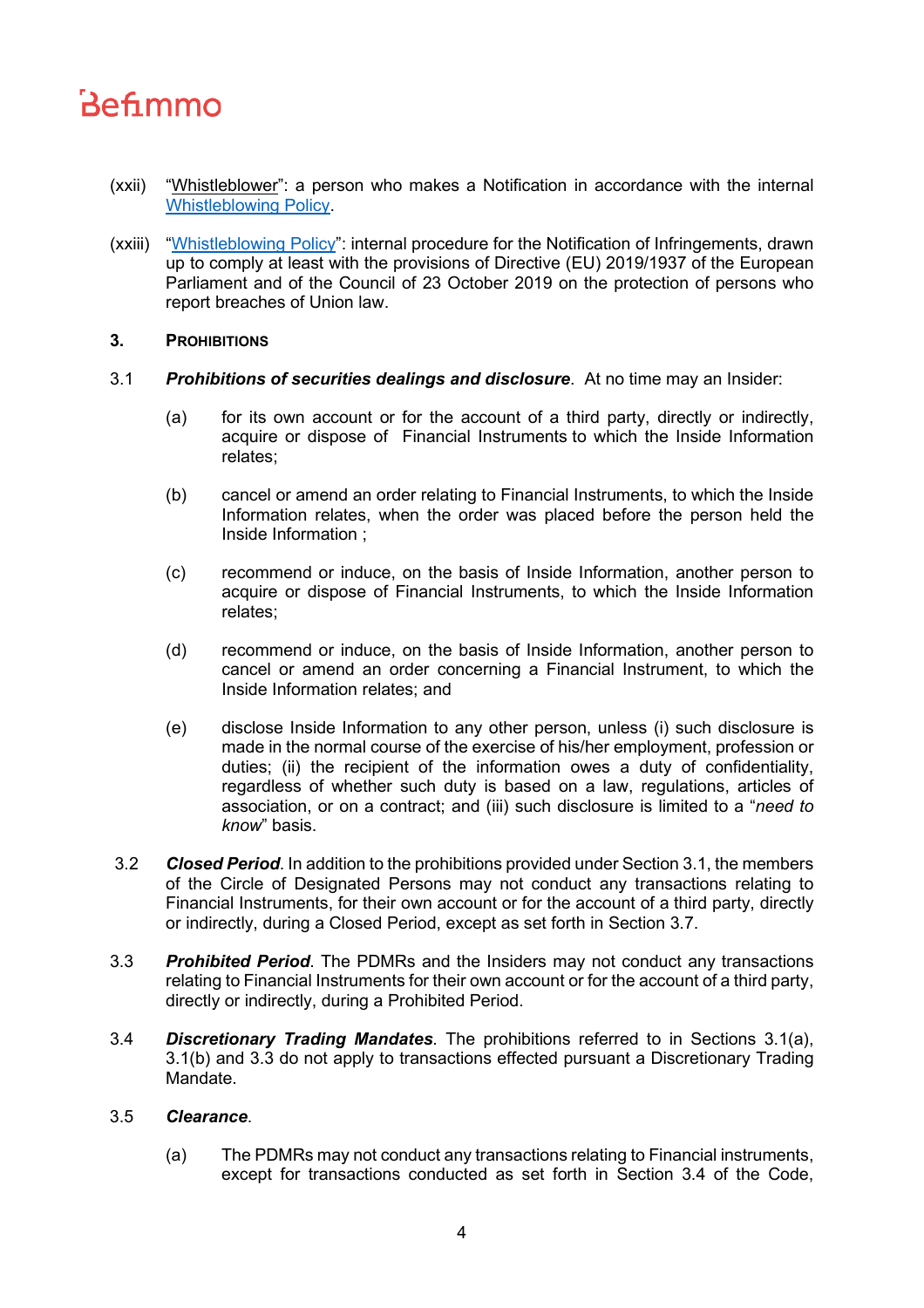

without prior written notification to the Chief Compliance Officer and without obtaining written clearance from the latter.

- (b) The response to a clearance request should be given by the Chief Compliance Officer within two working days from the date of notification of the request.
- (c) Each person who receives clearance as set forth in this Section 3.5 shall conduct the notified transaction as soon as practicable and at the latest within the two working days after the clearance was received.
- (d) The Chief Compliance Officer shall keep a written record of all prior notifications, the responses and the clearances given, as well as of the transactions that have been effectively completed.
- 3.6 *Event of refusal*. The Chief Compliance Officer shall refuse any clearance request for a transaction relating to Financial instruments :
	- (a) with respect to a PDMR or an Insider, during a Prohibited Period, and
	- (b) with respect to any member of the Circle of Designated Persons, during a Closed Period, except in the circumstances as set forth in Section 3.7.
- 3.7 *Exceptional Circumstances*. Without prejudice to the prohibitions referred to in Sections 3.1(a), 3.1(b) and 3.3, the members of the Circle of Designated Persons may, with permission of the Chief Compliance Officer, conduct transactions relating to Financial Instruments for their own account or for the account of a third party, during a Closed Period in the exceptional cases in which this is permitted under the applicable legislation. .

#### **4. NOTIFICATIONS**

- 4.1 *PDMRs*. The Chief Compliance Officer shall:
	- (a) regularly notify the PDMRs of their qualification as a PDMR and their duties pursuant to this Code;
	- (b) request the PDMRs to draw up a list of their Persons Closely Associated, to provide such list to the Chief Compliance Officer and inform the Chief Compliance Officer of any changes thereto;
	- (c) inform the Persons Closely Associated of their duties; and
	- (d) draw up and maintain a list of all the PDMRs and their Persons Closely Associated.
- 4.2 *Persons Closely Associated*. The PDMRs shall:
	- (a) regularly notify their Persons Closely Associated of their qualification as a Person Closely Associated and their duties under the Regulation, the Act and this Code<sup>[5](#page-4-0)</sup>, and

<span id="page-4-0"></span><sup>&</sup>lt;sup>5</sup> See notification form to Persons Closely Associated in Annex 4 to the Code.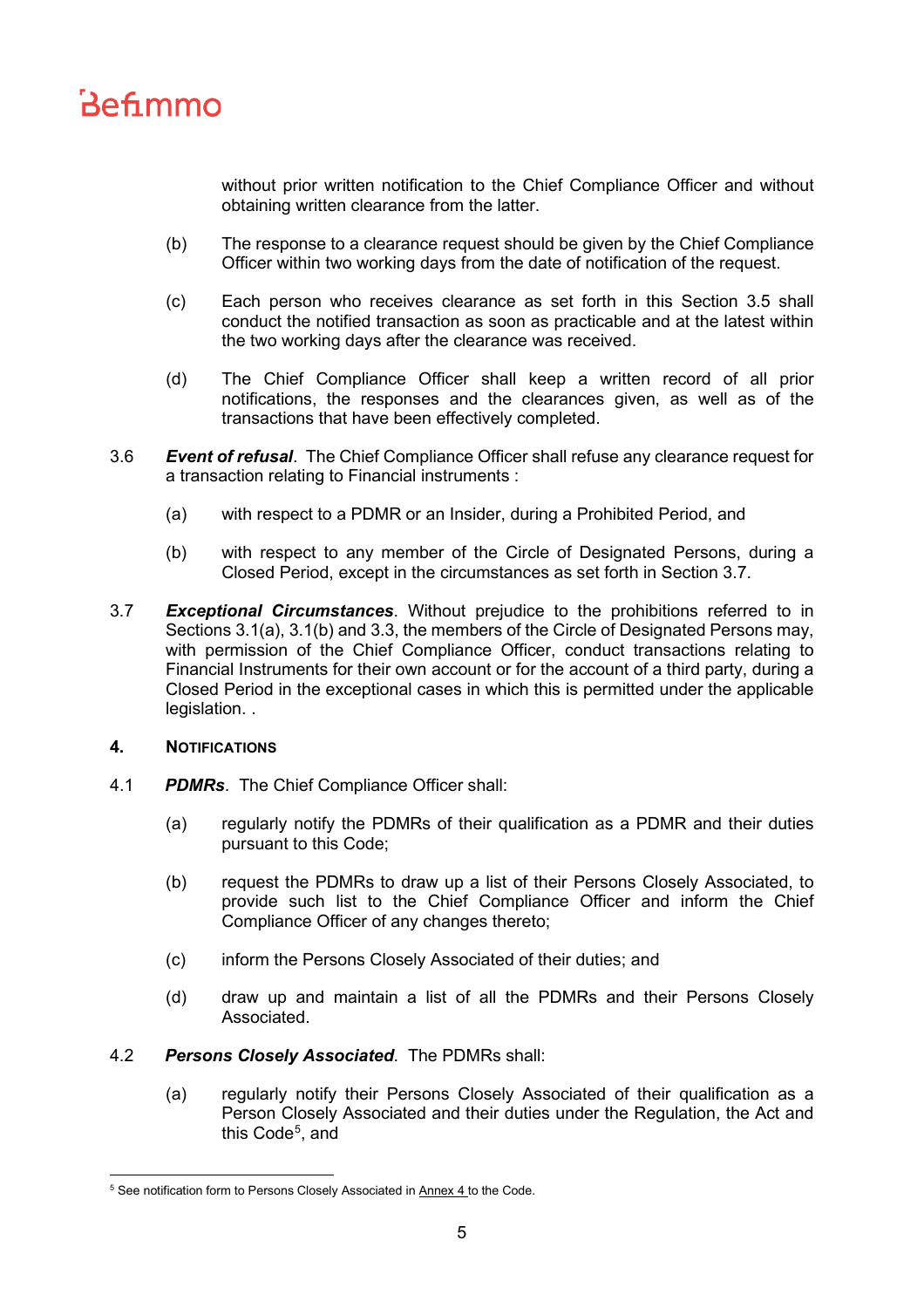

- (b) draw up, at the request of the Chief Compliance Officer, a list of their Persons Closely Associated and provide such list to the Chief Compliance Officer.
- 4.3 *Notifiable Transactions*. PDMRs and their Persons Closely Associated must notify the Chief Compliance Officer and the FSMA of each Notifiable Transaction no later than three working days from the date of the Notifiable Transaction, as follows the FSMA must be notified through the FSMA application available on its website [\(http://www.fsma.be/en/Supervision/fm/ma/mm/circmedprak.aspx\)](http://www.fsma.be/en/Supervision/fm/ma/mm/circmedprak.aspx)[6](#page-5-0) .

#### **5. PUBLICITY OBLIGATIONS**

- 5.1 The Company must make the Inside Information which concerns the Company public as soon as possible in accordance with the Regulation and the Code.
- 5.2 The Company may decide to delay, on its own responsibility, the disclosure of Inside Information, provided that: (i) the immediate disclosure is likely to prejudice the legitimate interests of the Company, (ii) the delay is not likely to mislead the public, and (iii) the Company is able to ensure the confidentiality of that information.
- 5.3 The decision to delay the disclosure shall be made by the MAR Committee. The MAR Committee meets regularly, as often as it deems necessary. Every member of the MAR Committee may convene a meeting when he or she considers that there is a risk of the Company being in possession of Inside Information. The decisions of the MAR Committee are recorded in writing.
- 5.4 When the MAR Committee decides to delay the disclosure of Inside Information, the Chief Compliance Officer draws up and maintains a list of Insiders in accordance with Section 6.
- 5.5 When the Company has decided to delay the disclosure of Inside Information, it shall notify the FSMA immediately after the information is made public of the fact that the disclosure was delayed and shall provide a written explanation of how the conditions required for the delay of disclosure in accordance with Section 5.2 were met.

## **6. INSIDER LISTS**

- 6.1 If a PDMR or an Employee becomes aware of information which he or she believes is Inside Information, he or she must promptly notify the Chief Compliance Officer.
- 6.2 If the MAR Committee determines that the Company and/or any of its PDMRs or Employees are in possession of Inside Information (pursuant to the notification as set forth in Section 6.1 or otherwise), the Chief Compliance Officer shall promptly draw up and continuously update a list of all Insiders and take all reasonable steps to ensure that any person on the Insider list acknowledges in writing the legal and regulatory duties entailed and is aware of the sanctions applicable to insider dealing or unlawful

<span id="page-5-0"></span> $6$  Annex C2 of the FSMA Circular : FSMA 2016 08 dated 18 05 2016 (as updated on 30.06.2016).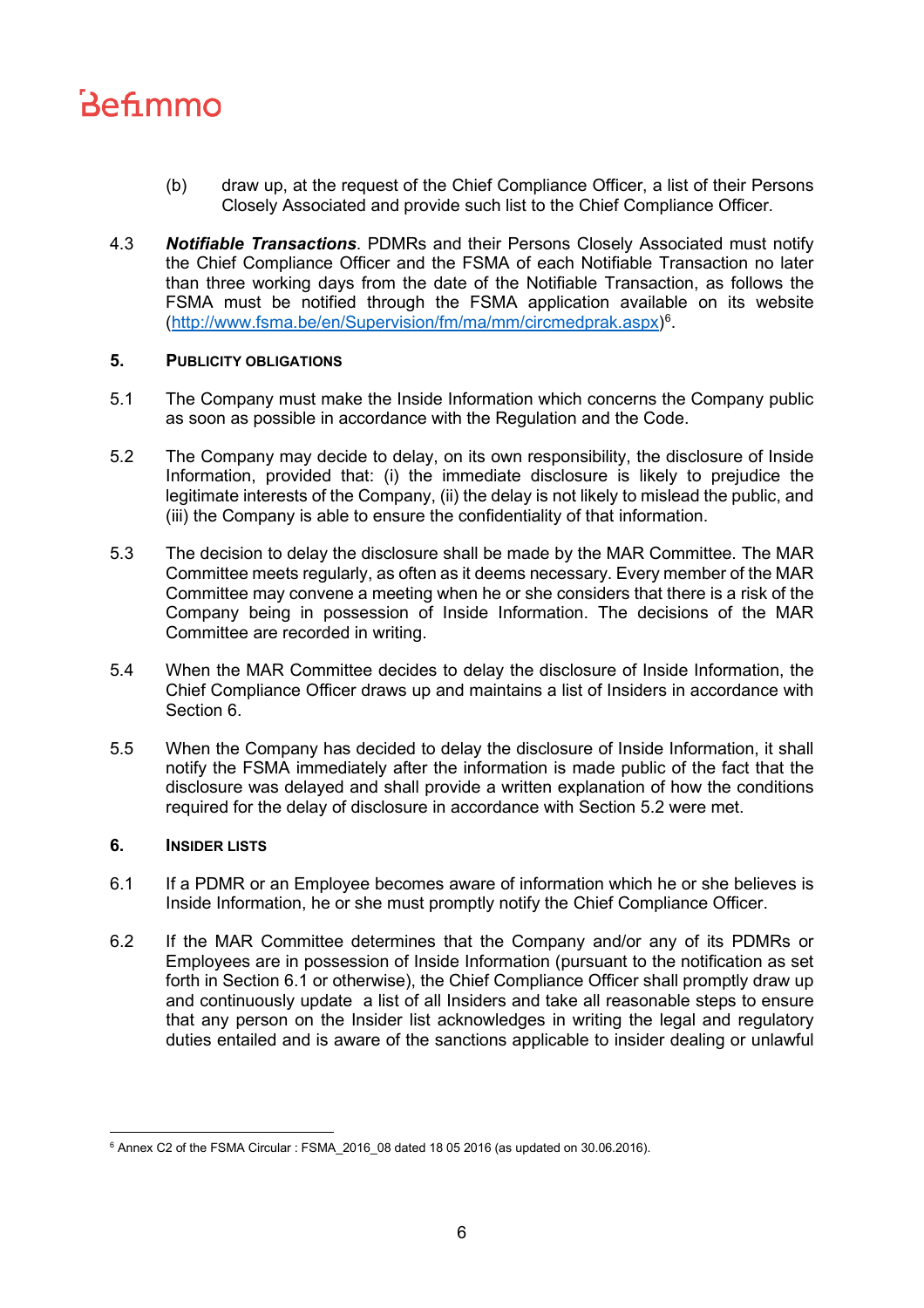

disclosure of Inside Information. The Chief Compliance Officer will promptly inform any person who has been added or removed from this list.

6.3 Any person on an Insider list is subject to the prohibitions set forth in Section 3.1 and 3.3 of the Code, without prejudice to the application of the Regulation and the Act.

### **7. SANCTIONS**

- 7.1 Failure to comply with the rules relating to market abuse is subject to various sanctions, and mainly :
	- (a) *disciplinary sanctions*: each Insider or PDMR who breaches an obligation relating to market abuse can be subject to a disciplinary action by the Company. The Company may in such case dismiss the Insider for serious misconduct, if he/she is an Employee, or make the Insider ineligible in the future, if he/she is a member of a representative body or committee of the Company;
	- (b) *civil sanctions*: a breach of the rules relating to market abuse is likely to cause damage to the Company, for which it reserves the right to apply for compensation before the competent courts;
	- (c) *administrative sanctions*: the FSMA may impose administrative fines up to 5,000,000 EUR for natural persons and up to 15,000,000 EUR for legal persons or, if the amount obtained by applying this percentage is higher, 15% of the total annual turnover. If the infringement has caused a profit for the offender or has allowed him to avoid a loss, this administrative fine may be increased to three times the amount of this profit or loss. Moreover, the FSMA may impose, cumulatively, an administrative fine on the legal person and on the natural person who committed the infringement on behalf of the legal person, or on the natural person who participated in the decision-making process. This applies to insider dealing, market manipulation and unlawful disclosure of Inside Information; and

(d) *criminal sanctions*: in the event of a criminal offense, the competent courts may impose imprisonment and/or criminal fines for market abuse, as well as for attempted market abuse. Insider dealing is punishable by imprisonment from three months to four years and a fine of 400 to 80,000 EUR. Market manipulation is punishable by imprisonment from one month to four years and a fine of 2400 to 80,000 EUR. The unlawful disclosure of Insider Information is punishable by imprisonment from three months to two years and a fine of EUR 400 to 80,000. The offender may also be ordered to pay up to three times the amount of the patrimonial advantage deriving directly or indirectly from the offense, without prejudice to the conviction for compensation for the damage under civil law.

7.2 The FSMA has also the power to direct each person to comply with the requirements it set out, within the time period it determines and, failing that, has the power to make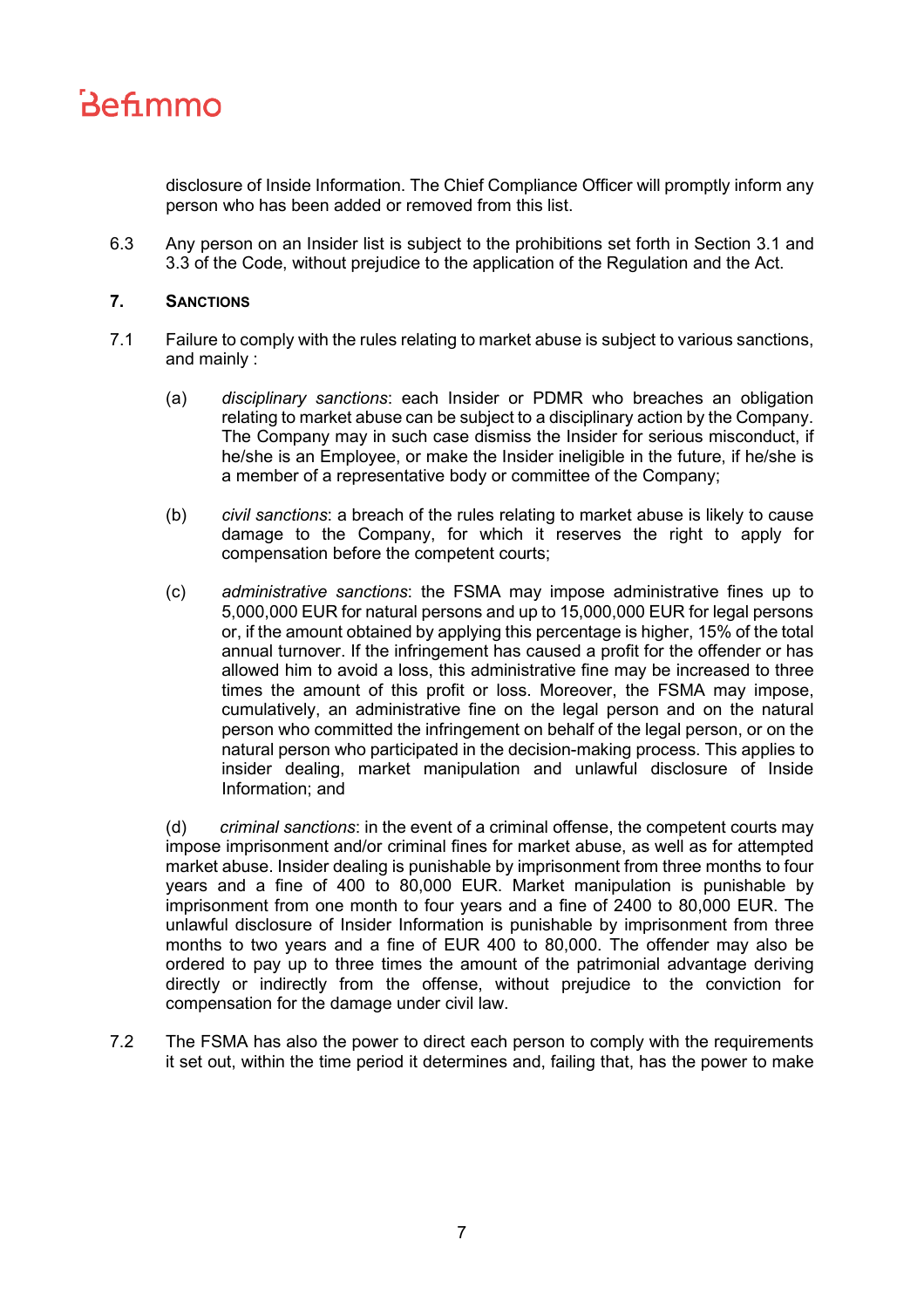

its decision public, and to impose the payment of a penalty; in urgent cases, the FSMA may take these measures without a preliminary injunction.

#### **8. WHISTLEBLOWING POLICY**

In order to encourage the internal Notification of potential or actual Infringements, the Company has established a [Whistleblowing Policy](https://www.befimmo.be/sites/default/files/gbl_quicklinks/2022.02.16_whistleblowing_policy_eng_final.pdf) which allows all persons belonging to the Circle of Designated Persons (or any "Staff Member" withing the meaning of the Whistleblowing Policy) of the Company to notify potential or actual Infringements internally without having to go to external bodies (such as the FSMA).

#### **9. DECLARATION OF THE AMOUNT OF FINANCIAL INSTRUMENTS HELD**

In order to enhance the transparency of the transactions in Financial Instruments, and in view of the publication of this information in the annual report of the Company, the PDMRs notify the Chief Compliance Officer of :

- when they enter into office, the number of Financial Instruments held by them;
- at the end of each accounting year, an update of the number of Financial Instruments held by them.

#### **10. MODIFICATION**

The Company reserves the right to amend the Code when it deems necessary. The Chief Compliance Officer will immediately inform the persons who carry out duties within or for the Company of any amendment, at the date of its entry into force.

## **11. PRIVACY**

In the context of the implementation of this Dealing Code, processing of personal data takes place, for which BEFIMMO SA/NV (Cantersteen 47, 1000 Brussels) is the controller.

Any information relating to the persons included in the Insider lists and provided by them under this Code, will be treated in accordance with the legislation on the processing of personal data.

The legal basis for the processing of personal data in the context of this Dealing Code is the statutory obligation of Befimmo to draw up Insider lists (the Regulation).

In this context, Befimmo may pass on personal data to external advisors, competent authorities and supervisory institutions.

In principle, Befimmo will maintain the Insider lists for 5 years after the drawing up or updating of the list or longer if necessary for the defence of Befimmo's rights.

Persons whose data are processed in the context of this Dealing Code are entitled to access their personal data. They may have their personal data corrected or ask for their personal data to be removed or the processing thereof to be restricted.